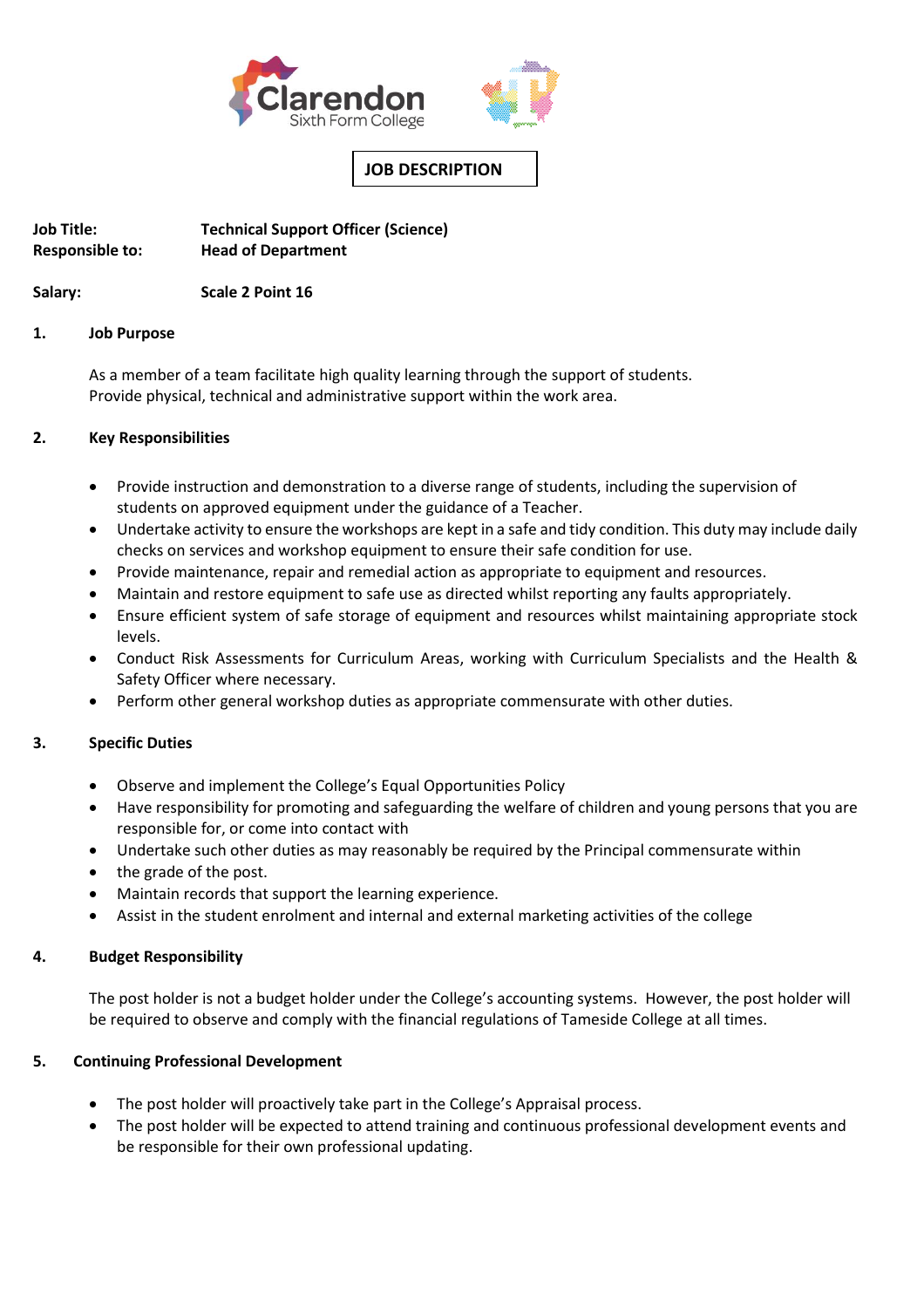



# **6. Health and Safety**

- The post holder will be required:
	- o Ensure that College Policies on Health and Safety are fully implemented
	- $\circ$  To take reasonable care to safeguard their own safety and that of others with whom they work;
	- $\circ$  To cooperate with designated officers named by the Governors and/or the Principal and any other designated College manager to enable the College to comply with its obligations under Health and Safety legislation.
	- o Not to interfere with or to misuse anything provided in the interests of health and safety or welfare.
	- $\circ$  To report immediately any defects in plant, equipment or the working environment

## **7. Equality and Diversity**

Tameside College is committed to the provision of equal opportunities and strives to ensure that unfair discrimination does not occur. All employees have a duty to ensure unfair discrimination does not occur and to support the implementation of the College's Equality policy as appropriate.

## **8. Values**

Tameside College values are an essential part of the College achieving its core purpose and it is an expectation that these are adopted in daily working. These include:

- Excellence Through Learning
	- o It's my responsibility
	- o Work together
	- o Act with integrity
	- o Value and respect each other

## **9. Safeguarding Children and Vulnerable Adults**

Tameside College recognises that it has a statutory and moral duty towards safeguarding the welfare of children, young people and, if appropriate, vulnerable adults who participate in any College activities and expects all staff to share this commitment.

## **10. College Policies and Procedures**

All staff are required to comply with College Policies and Procedures and the Staff Code of Conduct

## **NOTE:**

The job description is current as at the date of the appointment. In discussion with your line manager your job description may be varied to reflect or anticipate changes in or to the post and you may be required to undertake other duties commensurate with the grade of your post.

**Signed: (Principal) ……………………………………………………… Date:……………………**

**Signed: (Post holder) ………………………………………………………. Date:……………………**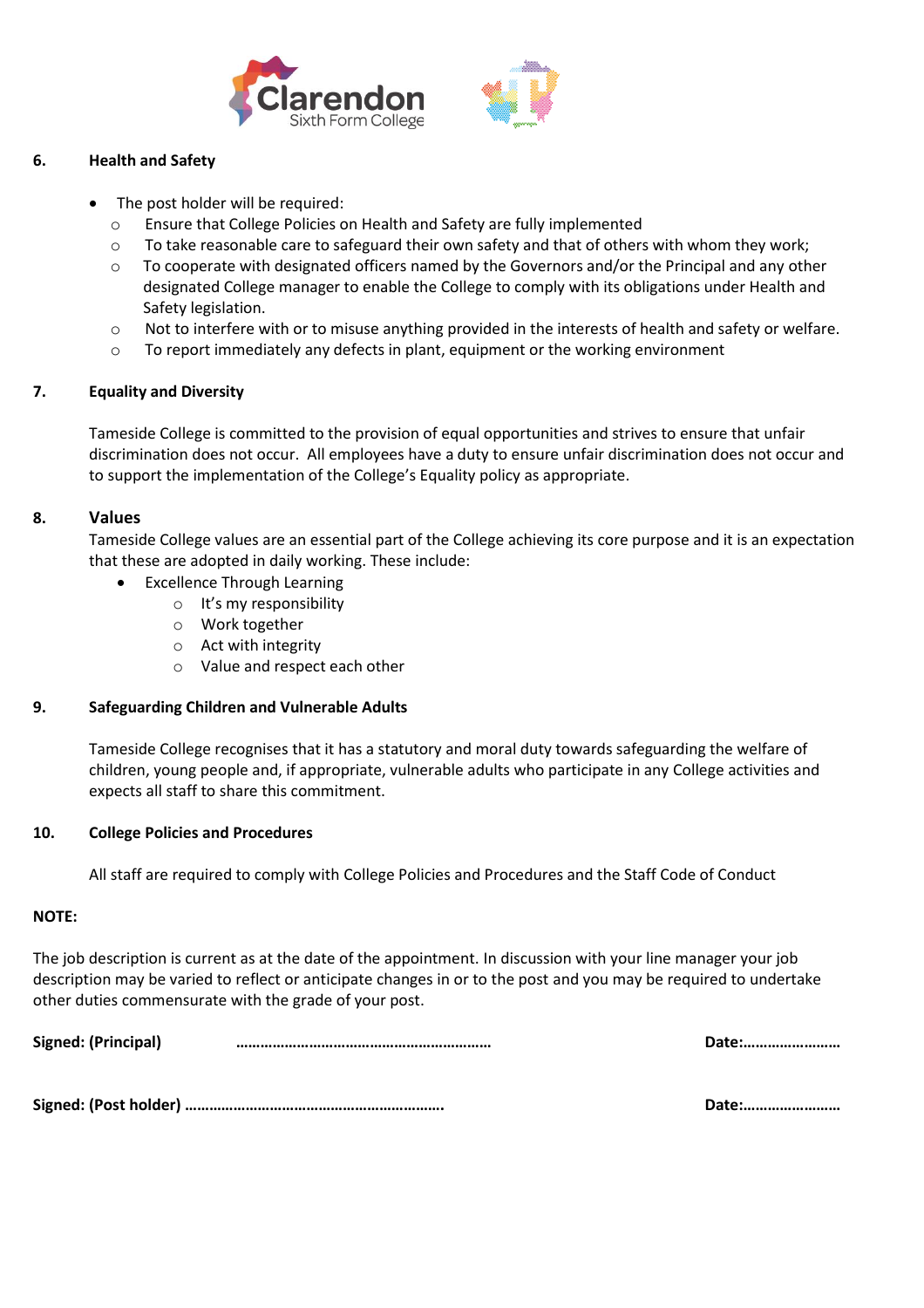

# **Technical Support Officer (Science) – Employee Specification**

|                                                 | <b>Minimum Essential Attributes</b>                                                                                                                                                                                                                                                                                                                                                                            | <b>Desirable Attributes</b>                                                                                              | <b>Method of Assessment</b>             |
|-------------------------------------------------|----------------------------------------------------------------------------------------------------------------------------------------------------------------------------------------------------------------------------------------------------------------------------------------------------------------------------------------------------------------------------------------------------------------|--------------------------------------------------------------------------------------------------------------------------|-----------------------------------------|
| 1. Skills                                       | Ability to perform a technical support role, organise<br>$\bullet$<br>and setting up of practical and demonstrations for<br>Chemistry, Biology and Physics at AS/A2 (level 3)<br>to contribute to effective learning<br>$\bullet$<br>Ability to order consumable items<br>Good communication skills<br>Ability to plan, organise areas of work<br>Record keeping<br>Ability to work flexibly as part of a team | IT skills<br>$\bullet$<br>Ability to provide basic routine<br>maintenance<br>Welding skills<br><b>Fabrication</b> skills | Interview/Application<br>Form/Reference |
| 2. Knowledge                                    | Knowledge of typical resources and equipment and<br>$\bullet$<br>processes for curriculum area.<br>Knowledge of Health and Safety legislation                                                                                                                                                                                                                                                                  | Knowledge of courses and content                                                                                         | Interview/Application Form              |
| 3. Experience                                   | Organisation of equipment and resources<br>$\bullet$<br>Experience of working in an appropriate vocational or<br>subject<br>Contributing towards Health & Safety activity                                                                                                                                                                                                                                      |                                                                                                                          | Interview/Application Form              |
| 4. Qualifications,<br>Training etc. (if<br>any) | Relevant level 2 qualification or equivalent.<br>$\bullet$<br>Evidence of attainment or operating at Level 2 in at<br>$\bullet$<br>least 1 of the following, and hold or be prepared to<br>achieve the other 2 within 2 years:<br>English<br>Maths<br>IT                                                                                                                                                       | Relevant level 3 qualification or<br>$\bullet$<br>equivalent.                                                            | <b>Application Form</b>                 |
| 5. Work Related<br><b>Circumstances</b>         | Willing to undertake any training relevant to the<br>requirements of the post.<br>Willing to demonstrate commitment to the demands of<br>$\bullet$<br>the post through regular and punctual attendance.<br>Willing to undertake first aid training and duties as<br>necessary                                                                                                                                  |                                                                                                                          | References/Interview                    |
| 6. Equal<br><b>Opportunities</b>                | Willing to implement College Equal Opportunities<br>Policies.                                                                                                                                                                                                                                                                                                                                                  |                                                                                                                          | To be assessed at interview.            |